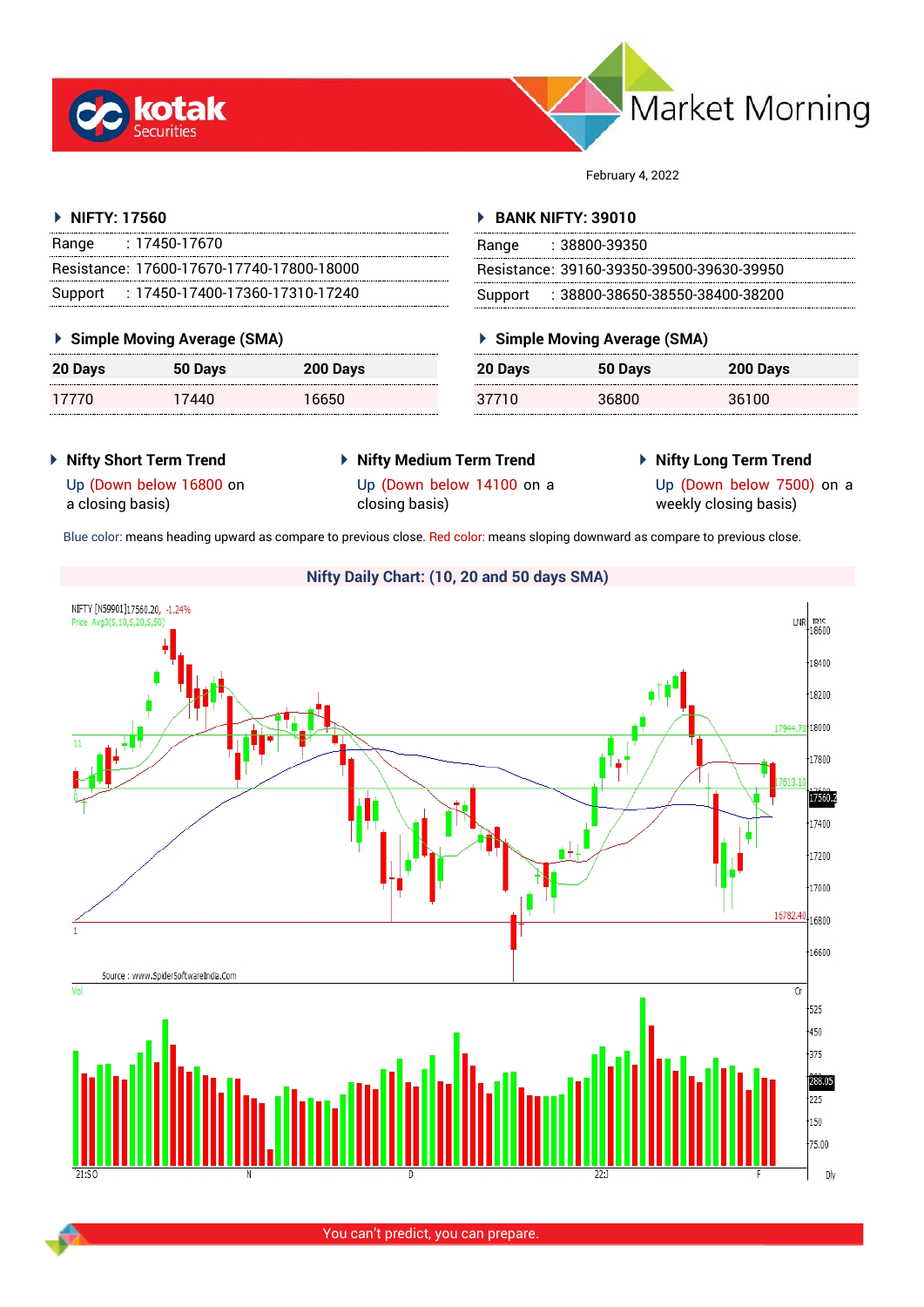### **Market Analysis**

Nifty was down 220 points while Sensex was down 770 points. Among the sectors, there was sharp profit-booking **Nifty/Sensex Daily View:** Indian equity benchmarks ended in the red on Thursday with gains of three sessions. in IT and Reality stocks. Technically, after a promising uptrend rally, the index found resistance near the important retracement level of 17800/59500. It also formed a strong bearish candle on the daily charts. We are of the view that the short-term market structure is bullish and any meaningful correction should be used as an opportunity to enter the long side. 17500 and 17450/58500-58350 would act as a strong support zone for traders. On the other hand, 17670 -17800/59400-59500 could be immediate resistance. We are of the view that the index is likely to consolidate after a sharp intraday correction, hence buying near key support levels and selling at resistance would be an ideal strategy for day traders.

## **RATING SCALE (PRIVATE CLIENT GROUP)**

| <b>BUY</b>             |     | $-$ A condition that indicates a good time to buy a stock. The exact circumstances of the signal will be determined by the indicator that an<br>analyst is using. |
|------------------------|-----|-------------------------------------------------------------------------------------------------------------------------------------------------------------------|
| SELL                   | -   | A condition that indicates a good time to sell a stock. The exact circumstances of the signal will be determined by the indicator that an<br>analyst is using.    |
| <b>Stop Loss Order</b> | $-$ | An instruction to the broker to buy or sell stock when it trades beyond a specified price. They serve to either protect your profits or<br>limit your losses.     |

#### **FUNDAMENTAL RESEARCH TEAM (PRIVATE CLIENT GROUP)**

Head of Research Auto & Auto Ancillary Transportation, Paints, FMCG Banking & Finance [shrikant.chouhan@kotak.com](mailto:shrikant.chouhan@kotak.com) arun.agarwal@kotak.com agarwal.amit@kotak.com Hemali.Dhame@kotak.com

**Jatin Damania Purvi Shah Rini Mehta K. Kathirvelu** Metals & Mining, Midcap Pharmaceuticals Research Associate Support Executive jatin.damania@kotak.com [purvi.shah@kotak.com](mailto:purvi.shah@kotak.com) rini.mehta@kotak.com [k.kathirvelu@kotak.com](mailto:k.kathirvelu@kotak.com) +91 22 6218 6440 +91 22 6218 6432 +91 80801 97299 +91 22 6218 6427

**Sumit Pokharna** Pankaj Kumar Oil and Gas, Information Tech Construction, Capital Goods & Midcaps sumit.pokharna@kotak.com pankajr.kumar@kotak.com +91 22 6218 6438 +91 22 6218 6434

+91 22 6218 5408 +91 22 6218 6443 +91 22 6218 6439 +91 22 6218 6433

**Shrikant Chouhan Arun Agarwal Amit Agarwal, CFA Hemali Dhame**

## **TECHNICAL RESEARCH TEAM (PRIVATE CLIENT GROUP)**

**Shrikant Chouhan Amol Athawale Sayed Haider**

[shrikant.chouhan@kotak.com](mailto:shrikant.chouhan@kotak.com) [amol.athawale@kotak.com](mailto:amol.athawale@kotak.com) Research Associate +91 22 6218 5408 +91 20 6620 3350 [sayed.haider@kotak.com](mailto:sayed.haider@kotak.com)

+91 22 62185498

## **DERIVATIVES RESEARCH TEAM (PRIVATE CLIENT GROUP)**

+91 22 6218 5497 +91 33 6615 6273

**Sahaj Agrawal Prashanth Lalu Prasenjit Biswas, CMT, CFTe** [sahaj.agrawal@kotak.com](mailto:sahaj.agrawal@kotak.com) [prashanth.lalu@kotak.com](mailto:prashanth.lalu@kotak.com) [prasenjit.biswas@kotak.com](mailto:prasenjit.biswas@kotak.com)